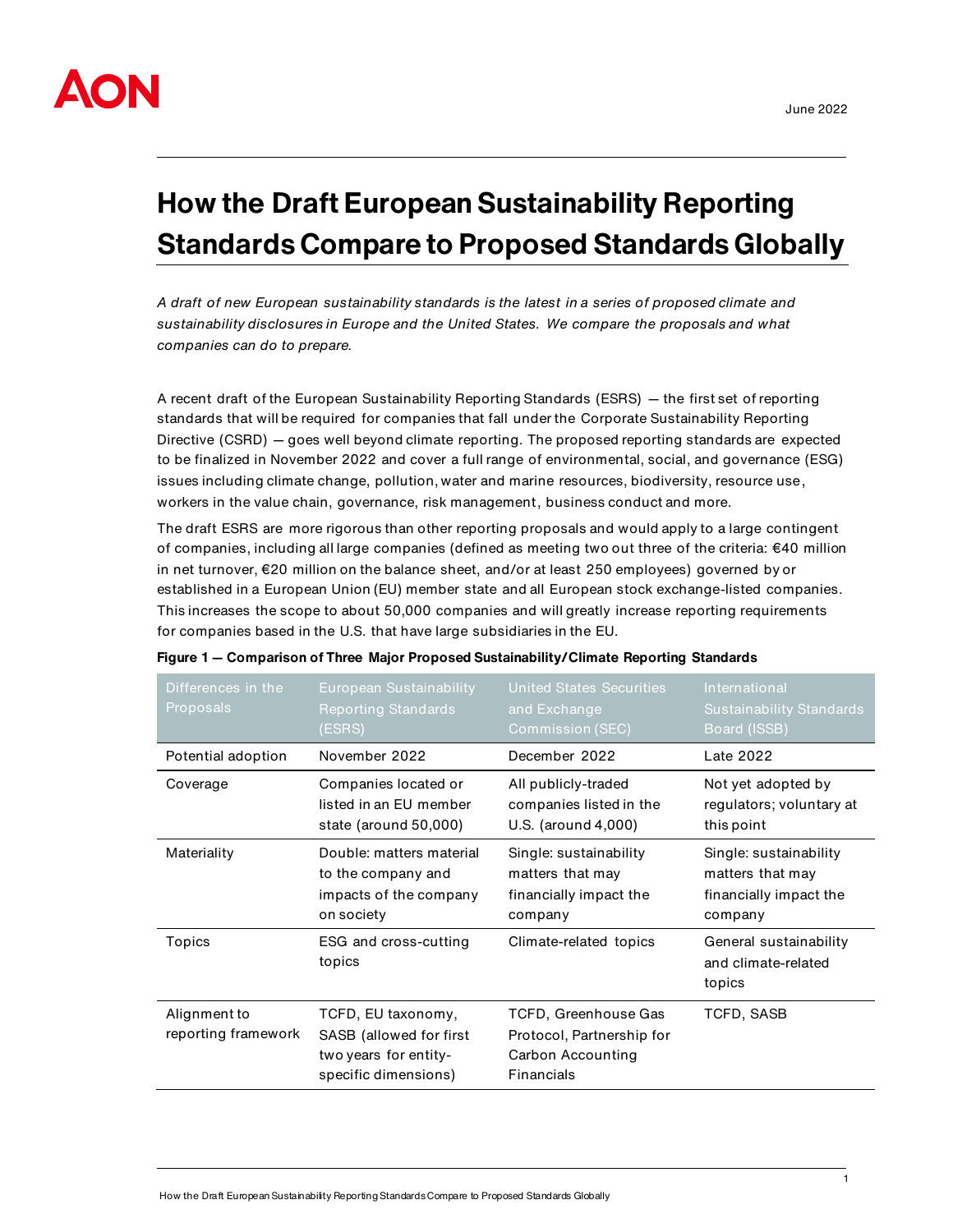

These proposals may evolve (ISSB has already noted plans to expand reporting requirements beyond climate), but for now, ESRS remains the most comprehensive proposal to date.

As much as U.S. and EU regulators have worked to harmonize these newly proposed standards with global frameworks, the distinctive differences in the ESRS, SEC, and ISSB proposals outlined above mean that global companies required to comply with multiple sets of standards face a significant reporting hurdle. This will no doubt be further complicated with the UK's expected adoption of ISSB standards, which as of now, remain voluntary. The UK government has not committed to a specific date.

With implementation dates on the horizon, global companies should evaluate their preparedness and timelines to align with new regulations.

#### **Next Steps**

The comment period for the draft ESRS is August 8. The comment periods for the SEC and ISSB proposals close on June 17 and July 29, respectively. Implementation dates may vary depending on the volume of comments received, but all three are expected to be finalized by the end of 2022.

We help our clients navigate these proposed standards by mapping current sustainability disclosures to expected requirements to determine which areas companies need to focus on to bring their reporting into compliance.

U.S.-based companies, which will be subject to climate reporting requirements for the first time, will likely need to take a comprehensive view of their progress along [a climate maturity curve](https://humancapital.aon.com/insights/articles/2022/assessing-your-companys-climate-maturity-a-three-step-strategy-to-address-new-climate-regulations-and-disclosure-standards#:~:text=Aon) (see Figure 2) to determine next steps as they prepare to comply with pending SEC climate rules. EU companies will also need to undertake a similar gap analysis to advise where enhanced disclosure is needed as they transition from current reporting to the more robust ESRS.





If you'd like to speak with one of our ESG experts about these developments and how we can help, please write to [humancapital@aon.com.](mailto:humancapital@aon.com)